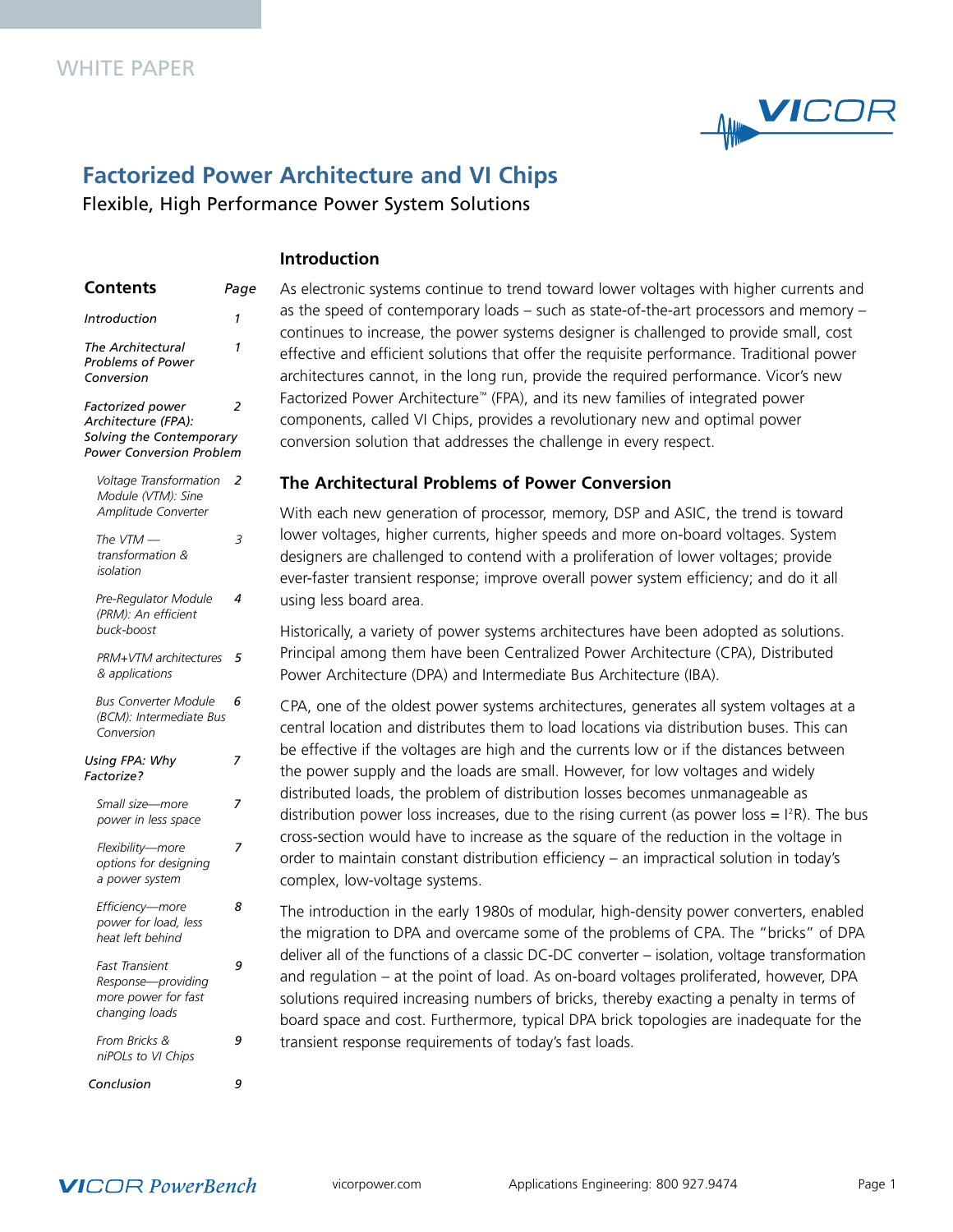# **Factorized Power Architecture (FPA): Solving the Contemporary Power Conversion Problem**

FPA uses Vicor's power architecture research, and ASIC-based product development strategy. The enabling components are integrated power components called 'VI Chips' which set new standards in terms of density, efficiency, responsiveness and system cost and offer the power architect entirely new ways to solve power problems. The name 'VI Chips' comes from their ability to multiply currents and divide voltages while preserving the VI power product (the "•") essentially constant.

#### **Voltage Transformation Module (VTM): Sine Amplitude Converter**

The VTM® (Fig. 1) — the building blocks of FPA — is a wide voltage range input, high efficiency voltage transformation unit using a proprietary Zero Current Switching-Zero Voltage Switching (ZCS-ZVS) Sine Amplitude Converter ™ (SAC™).

*Figure 1 Photo of Voltage Transfomation Module*



A simplified schematic of a Sine Amplitude Converter is shown in Fig. 2. The power train is a low-charge (Q), high-frequency controlled oscillator, with high spectral purity and common-mode symmetry, resulting in essentially noise-free operation. The control architecture locks the operating frequency to the power train resonant frequency, optimizing efficiency and minimizing output impedance by effectively canceling reactive components. ROUT can be as low as 0.8 milliohm from a single VTM. If that is not low enough, or if more power is required, VTMs can be paralleled with accurate current sharing. Quiet and powerful, the SAC-based VTM can be considered as a linear voltage / current converter with a flat output impedance up to about 1 MHz.



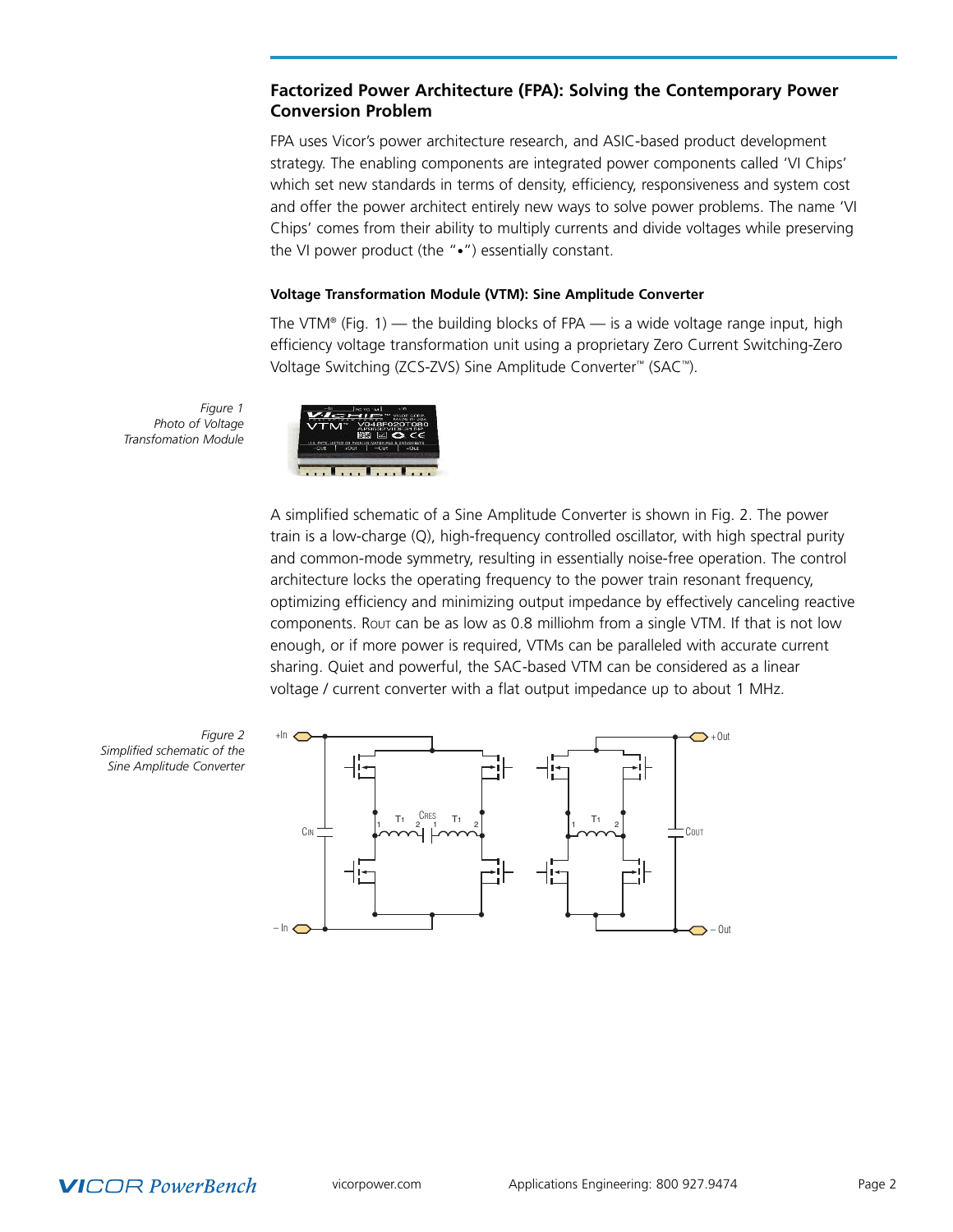The secondary current in a SAC VTM® is basically a pure sinusoid. Selected SAC VTM operating waveforms (Fig. 3) show the purity, low output impedance and fast response of a typical VTM. Note also that the time scale in Fig. 4a is only 200 nanoseconds per division and that the waveform in Fig. 4a is with no external output capacitance across the load. The very low, non-inductive output impedance of the VTM allows an almost instantaneous response to the 100% step change in load current of Fig. 4b. Because there is no internal regulation circuitry in a VTM, and none of the attendant loop delays or stability issues, no internal control action is required to respond to the change in load. The internal ASIC controller simply continues its function of controlling and synchronizing the operation of the switches to maintain operation at resonance.



#### **The VTM – transformation and isolation**

The VTM offers speed, density and efficiency levels designed to meet the demands of DSP, FPGA, ASIC, processor cores and microprocessor applications at the point of load while providing isolation from input to output. Its response time is less than 1 µs, and it delivers up to 100 A with very high efficiency.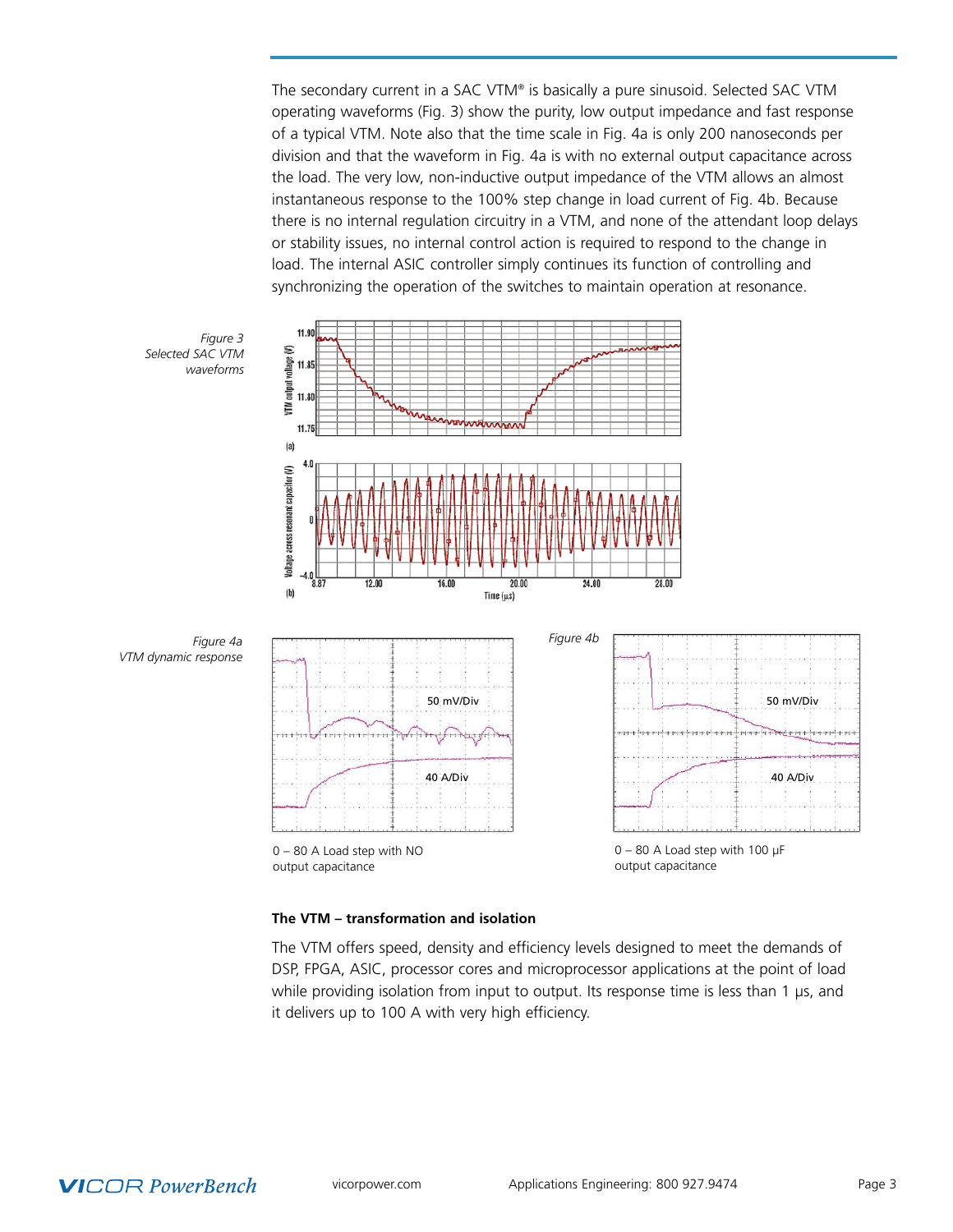The VTM® can be considered a fixed-ratio DC-DC transformer with the following capabilities:

- input range compatible with 48 V and 24 V PRMs;
- power up to 400 W or 100 A;
- power density up to 1,095 W/in<sup>3</sup>;
- efficiency up to 97%;
- isolation to 2,250 Vdc in 1.1 in<sup>2</sup> package;
- low power dissipation at point-of-load;
- low output impedance enabling fast transient response.

For DC-DC power conversion, the VTM is designed to operate with the PRM (see next section), which provides soft start, regulation, and the initial Vcc pulse at start up. This pulse is received through the VTM control (VC) pin. Standalone VTM operation is possible if a Vcc is available see [Application](http://www.vicorpower.com/documents/application_notes/vichip_appnote7.pdf) Note AN:007 "Using VTMs as 26-55 V Input Bus [Converter..](http://www.vicorpower.com/documents/application_notes/vichip_appnote7.pdf)

#### **Pre-Regulator Module (PRM): An efficient buck-boost**

The PRM® shown in Fig. 5 uses a patented ZVS Buck-Boost Regulator control architecture (see Fig. 6) to give high efficiency step-up / step-down voltage regulation. Efficiency is maximized when the output voltage is close to the input voltage. The PRM operates at a typical fixed operating frequency of 1 MHz (1.5 MHz max.). Like VTMs, PRMs may be paralleled to achieve increased output power. A unique feature of the PRM control architecture is that the switching sequence does not change in either buck or boost mode – only the relative duration of phases within an operating cycle need be controlled.

*Figure 5 Photo of Pre-Regulator Module*





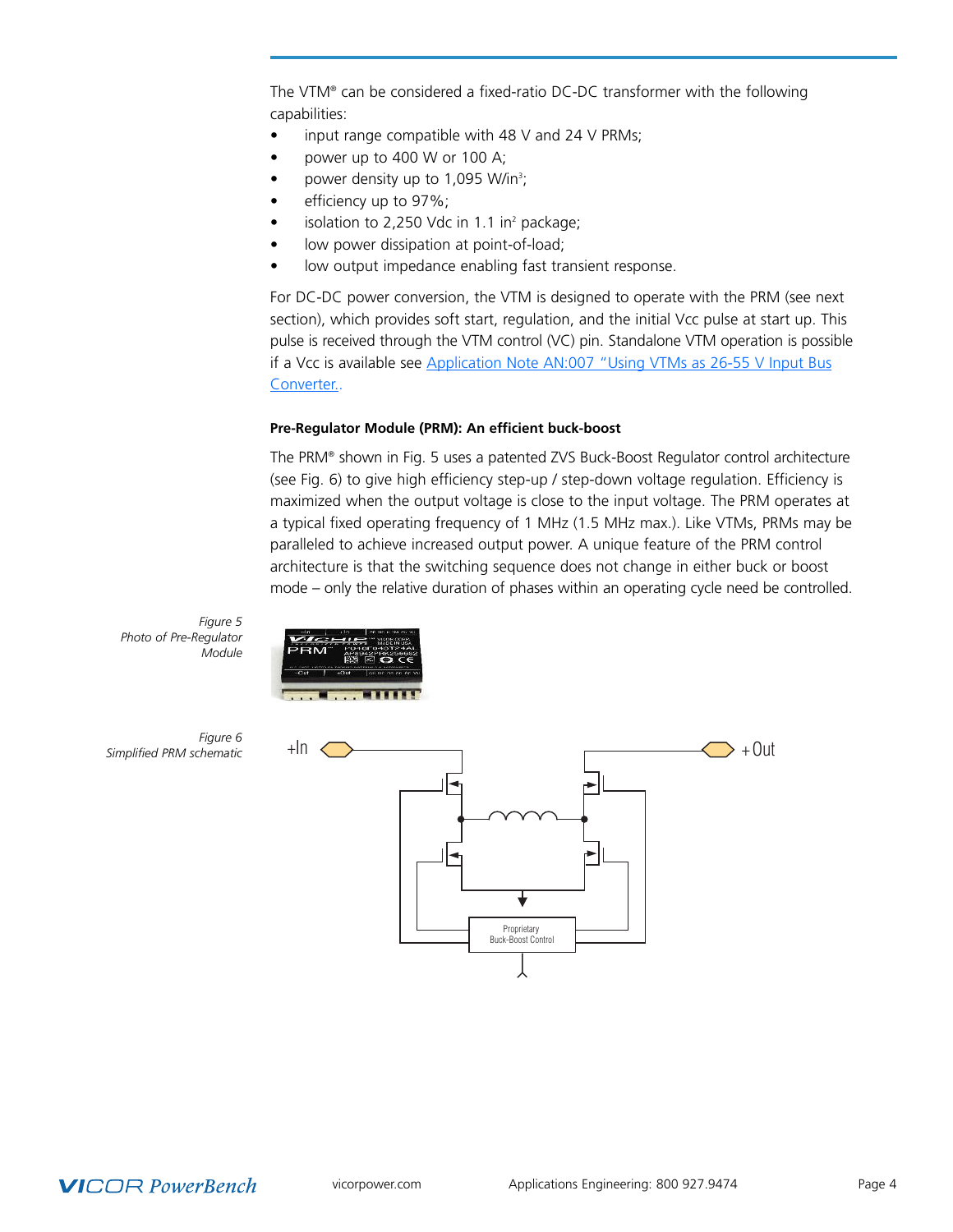The PRM® provides a regulated output voltage – a 'factorized bus' – from an unregulated input source. The combination of the PRM and VTM® creates an isolated, regulated DC-DC converter. PRMs can also be used stand alone as non-isolated voltage regulators. The PRM has the following attributes:

- input ranges of 18-36 V and 36-75 V
- power up to 320 W
- power density up to 1100 W/in<sup>3</sup>
- efficiency up to 97%
- 1.5 MHz switching frequency
- up to 125°C operation

### **PRM+VTM architectures and applications**

The PRM control system and supporting ASICs enable the VTM output voltage to be controlled using a choice of methods.

Local loop control is the simplest control scheme. Under local loop control, illustrated in Fig. 7, the PRM senses its own output voltage and regulates the Factorized Bus Voltage to a constant value. Load voltage will exhibit a "droop" proportional to the VTM output resistance.

*Figure 7 FPA with local loop control*



Under adaptive loop control, illustrated in Fig. 8, the VTM sends a signal back to the PRM to enable the PRM to adjust the Factorized Bus Voltage to compensate for the VTM output resistance. Adaptive loop control provides improved regulation over the simple local loop control – within  $+/-1\%$  – yet requires only a simple, non-isolated, feedback connection between the VTM and PRM.





Under remote loop control, illustrated in Fig. 9, the voltage at the load is sensed and fed back to the PRM. This feedback protocol provides the most accurate load regulation – within +/- 0.2% – but may require isolation in the feedback path.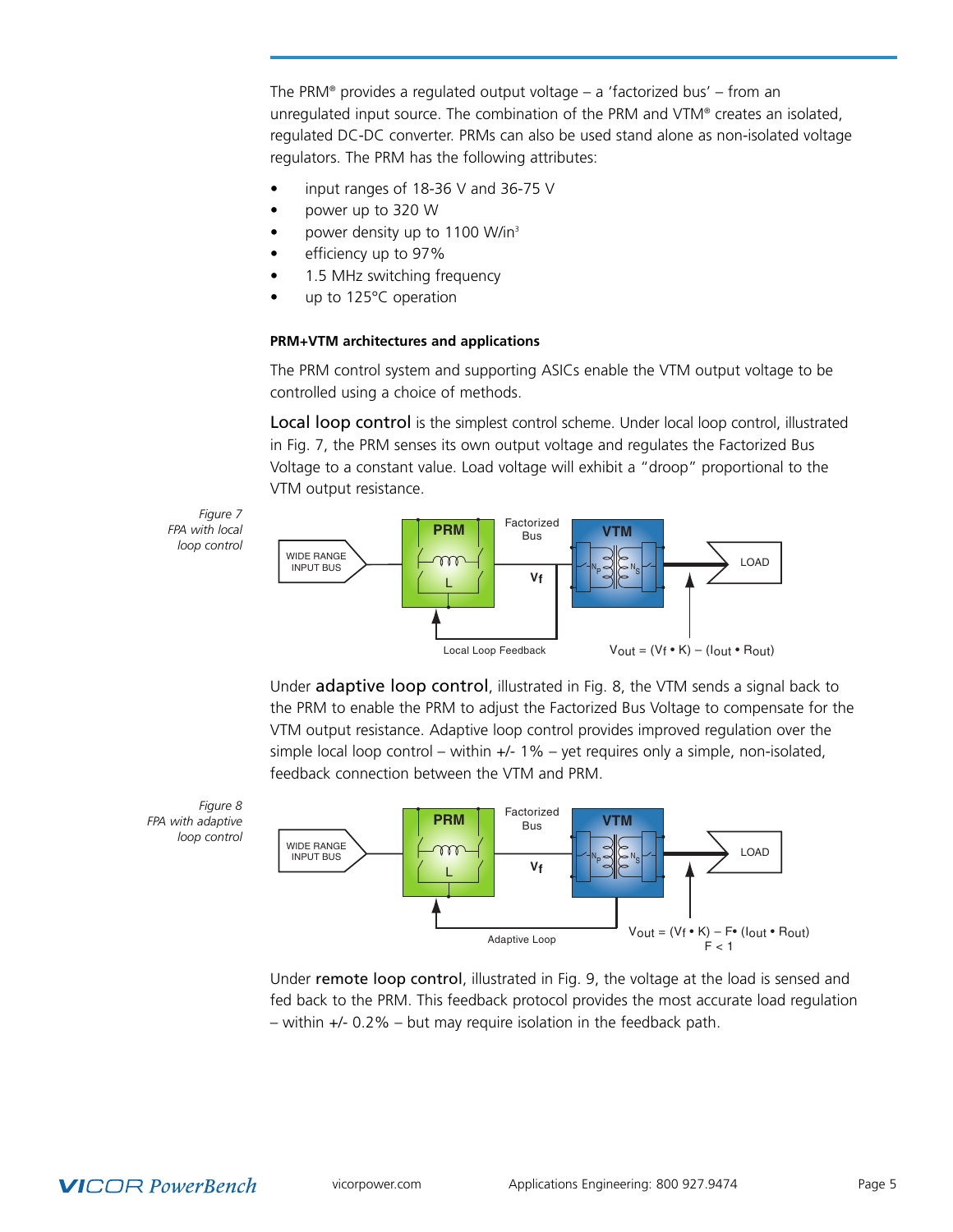*Figure 9 FPA with remote loop control*



With the addition of a (PI1004) Picor point-of-load IC, remote loop control can incorporate a digital control option compatible with the latest processor VID specifications.

#### **Bus Converter Module (BCM): Intermediate Bus Conversion**

The BCM® (Fig. 10), also a Sine Amplitude Converter, provides an isolated intermediate bus voltage to power non-isolated POL converters from a narrow-input-range DC source to maximize power conversion. The BCM functions as a fixed-ratio DC-DC transformer, with the following characteristics:

- 48 V and high voltage input ranges;
- power up to 300 W or 100 A;
- power density up to 1,036 W/in<sup>3</sup>;
- efficiency up to 97%;
- lightweight at 0.4 ounces (12 grams);
- isolation to 4,242 Vdc in a 1.1 in $^2$  package.

*Figure 10 Photo of Bus Converter Module*



The BCM may be used to power non-isolated POL converters or as an independent DC source. Due to its fast response time and low noise, the need for limited life aluminum electrolytic or tantalum capacitors load is reduced – or eliminated – resulting in savings of board area, materials and total system cost. BCMs inherently support current-sharing, which allows parallel operation without additional control circuitry or interconnects.

High-power density BCMs that minimize total system capacitance when used as a bus converter enable dense IBA systems (see Fig. 11). For more information on using BCMs for IBA, see Application Note AN:001 ["Configuring](http://www.vicorpower.com/documents/application_notes/vichip_appnote1.pdf) BCMs for Low Power NiPOLs.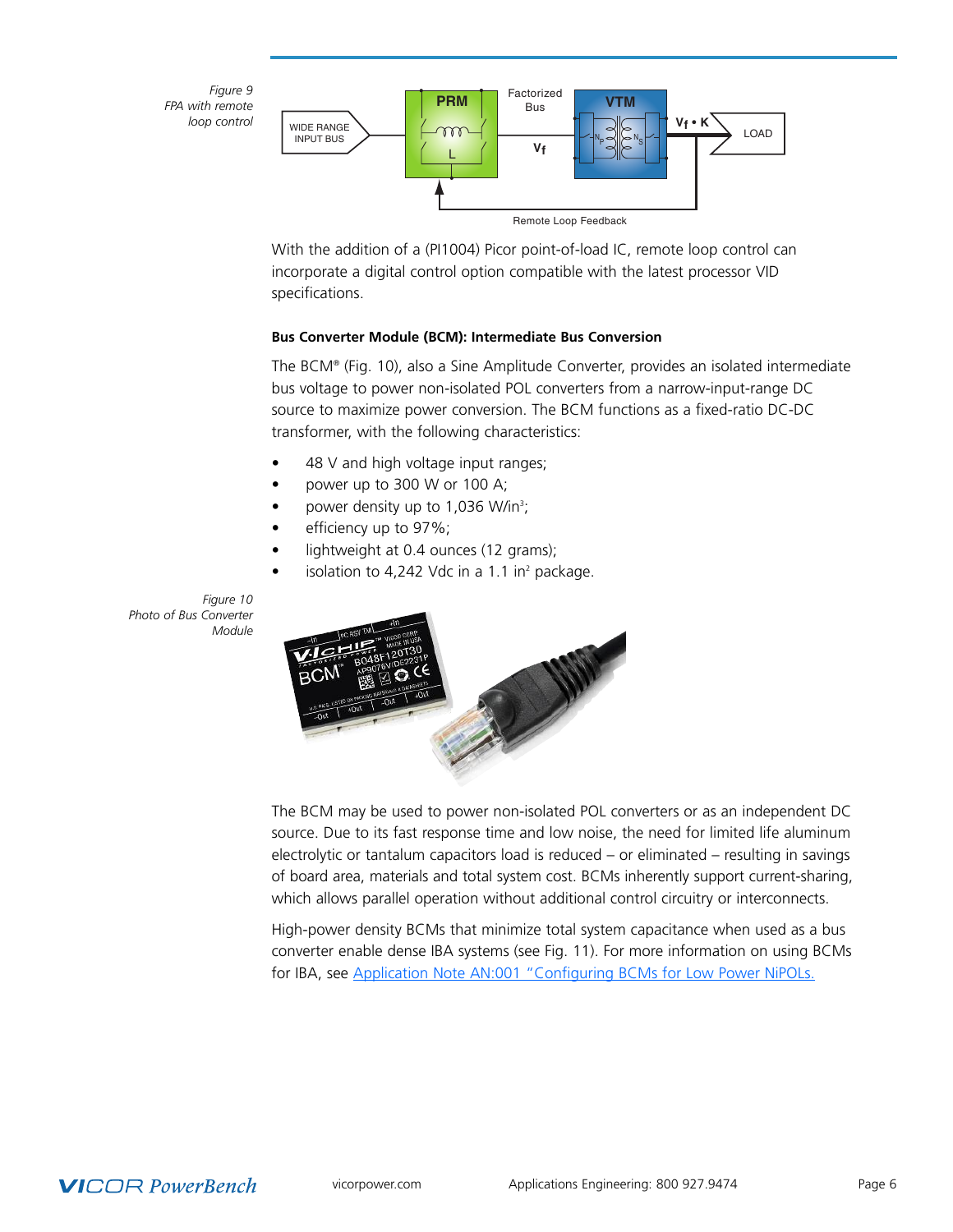*Figure 11 Bus conversion using BCMs* SOURCE LOAD LOAD LOAD LOAD  $N_P \triangleleft N_S$ **BCM** L niPOL L niPOL L niPOL niPOL 1/4 the capacitance volume here... ...little or no capacitance needed here.

> BCMs are also available with high voltage (352 V, 384 V) input capabilities for high density DC-DC conversion, typically following a PFC stage in offline AC-DC conversion down to 48 V or 12 V.

L

# **Using FPA: Why Factorize?**

# **Small size—more power in less space**

VI Chips are the smallest power components available today — about the size of a 1/16 brick — and very power dense. They can be used as building blocks to replace existing circuits (quarter bricks and silver box power supplies). Factorized Power means more space at the point(s) of load: one-half the power dissipation and the regulation function can be remotely located.

# **Flexibility — more options for designing a power system**

One of the key objectives of factorized power and VI Chips is to increase power system flexibility. In DPA, DC-DC converters bundle the three classic converter functions (isolation, transformation and regulation) into bricks that are no longer adequate in terms of performance or cost-effectiveness. In IBA, non-isolated POL converters forego isolation and high-ratio voltage transformation to improve cost-effectiveness. But they depend upon a nearby bus converter to supply power at a low input voltage and expose over-voltage sensitive loads to deadly faults and ground loops.

Families of VI Chip® BCMs, VTMs and PRMs, optimized for different nominal input and output voltages, and packaged for power capabilities, provide power systems designers with a stable of power conversion components that can be used to economically solve a virtually limitless variety of power conversion problems. Complex systems can use combinations of VI Chips in a variety of control modes to rapidly configure high-density, low-profile solutions that minimize the need for external components, are cost-effective and highly efficient, and provide state-of-the-art performance.

VI Chips provide isolation and regulation where they are needed. You can put the VTM® at the point of load and the PRM® alongside—or remotely, in the backplane or on a daughtercard.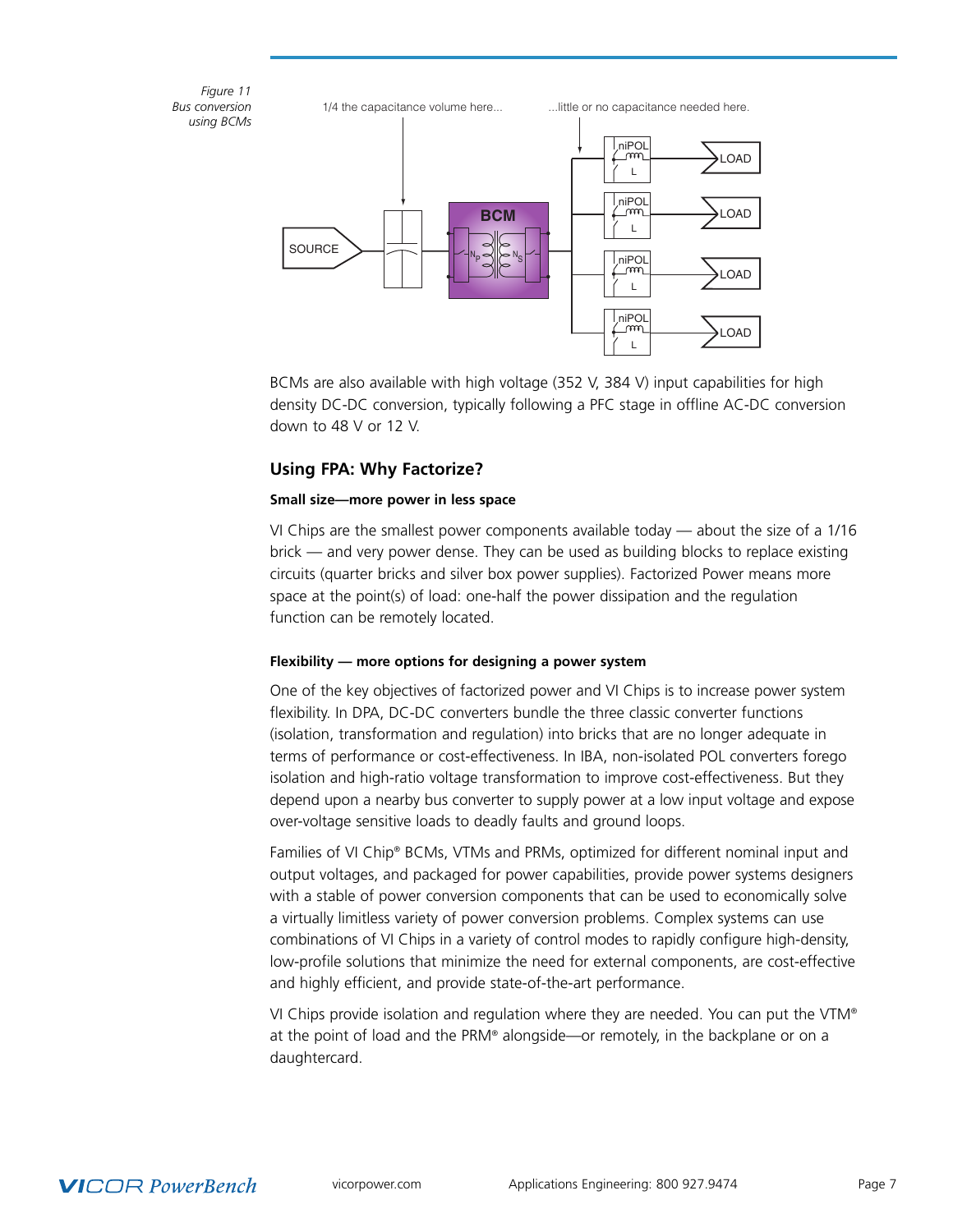FPA systems with a multiplicity of input and output voltages may actually have fewer unique components compared to a brick-based equivalent. With the VTM® you use the same device no matter what the input voltage; with the PRM® you use the same device no matter what the output voltage. There's a continuum of output voltages available.

You can design new systems with PRMs and VTMs or retrofit existing architectures. Figs. 12, 13 and 14 illustrate a few of the design options.



**Efficiency—more power for the load, less heat left behind**

Both the PRM and VTM can achieve higher than 97% efficiency. Overall efficiency for a power system – including the combination of a PRM and a VTM – operating from an unregulated DC source and supplying a low-voltage DC output typically ranges from 90% to 95%. In many cases, it is possible to achieve overall efficiency exceeding 95% even at full load. With higher efficiency comes lower total heat dissipation, another important consideration in power systems design.

VI Chips offer flexible thermal management: a low thermal impedance package and the design of the VI Chip package simplifies heat sink design.